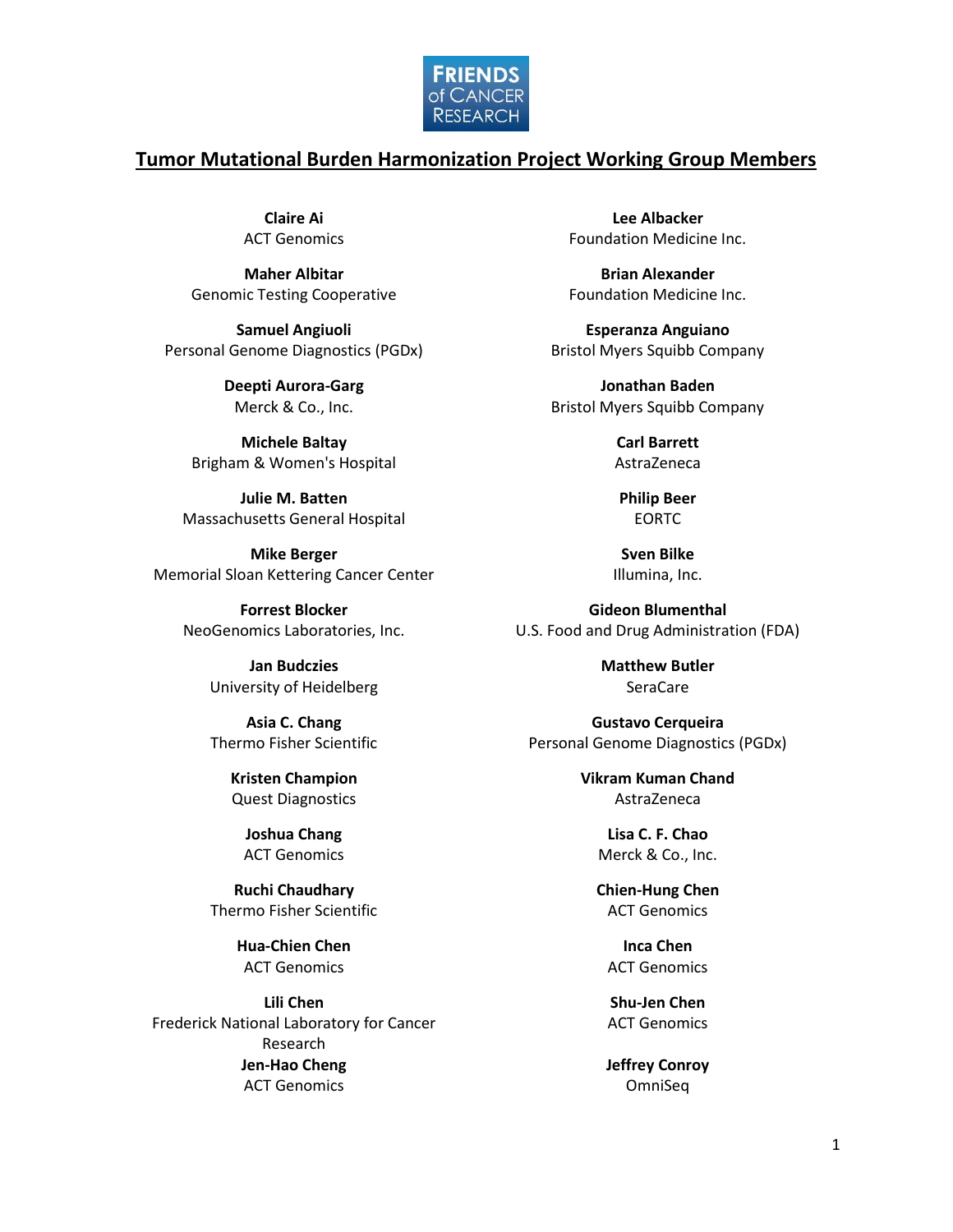**Dinesh Cyanam** Thermo Fisher Scientific

**Jennifer Dickey** Personal Genome Diagnostics (PGDx)

> **Manfred Dietel** Quality in Pathology (QuIP)

**Michael Doherty** Foundation Medicine Inc.

**Simon E. Cawley** Thermo Fisher Scientific

**Dave Fabrizio** Foundation Medicine Inc.

**Garrett Frampton** Foundation Medicine Inc.

**Pamela Gallagher** U.S. Food and Drug Administration (FDA)

> **Russell Garlick** SeraCare

**Kelly Gerding** Personal Genome Diagnostics (PGDx)

> **Keith Gligorich** Navican

**George Green** Bristol Myers Squibb Company

> **Vikas Gupta** QIAGEN, Inc.

**Lisa Haley** Johns Hopkins University

**Matthew Hellmann** Memorial Sloan Kettering Cancer Center

> **Anke Homann** QIAGEN, Inc.

> **Simon Hughes** QIAGEN, Inc.

**Nicole K. DeGroat** Memorial Sloan Kettering Cancer Center

> **John Didion** precisionFDA

**Julie Dixon** Bristol Myers Squibb Company

**Kyle Dunn** NeoGenomics Laboratories, Inc.

**Ken Eyring, Sr.** Intermountain Precision Genomics

**Keith Flaherty** Massachusetts General Hospital

**Vincent Funari** NeoGenomics Laboratories, Inc.

**Elizabeth Garcia** Brigham & Women's Hospital

**Chris Gault** Personal Genome Diagnostics (PGDx)

**Soma Ghosh** U.S. Food and Drug Administration (FDA)

> **Christopher Gocke** Johns Hopkins University

> > **Ashok Gupta** AstraZeneca

**Steve Gutman** Illumina, Inc.

**Lyndsay Harris** Frederick National Laboratory for Cancer Research **Elena Helman** Guardant Health, Inc.

> **Julie Huang** RocheDx

**Fiona Hyland** Thermo Fisher Scientific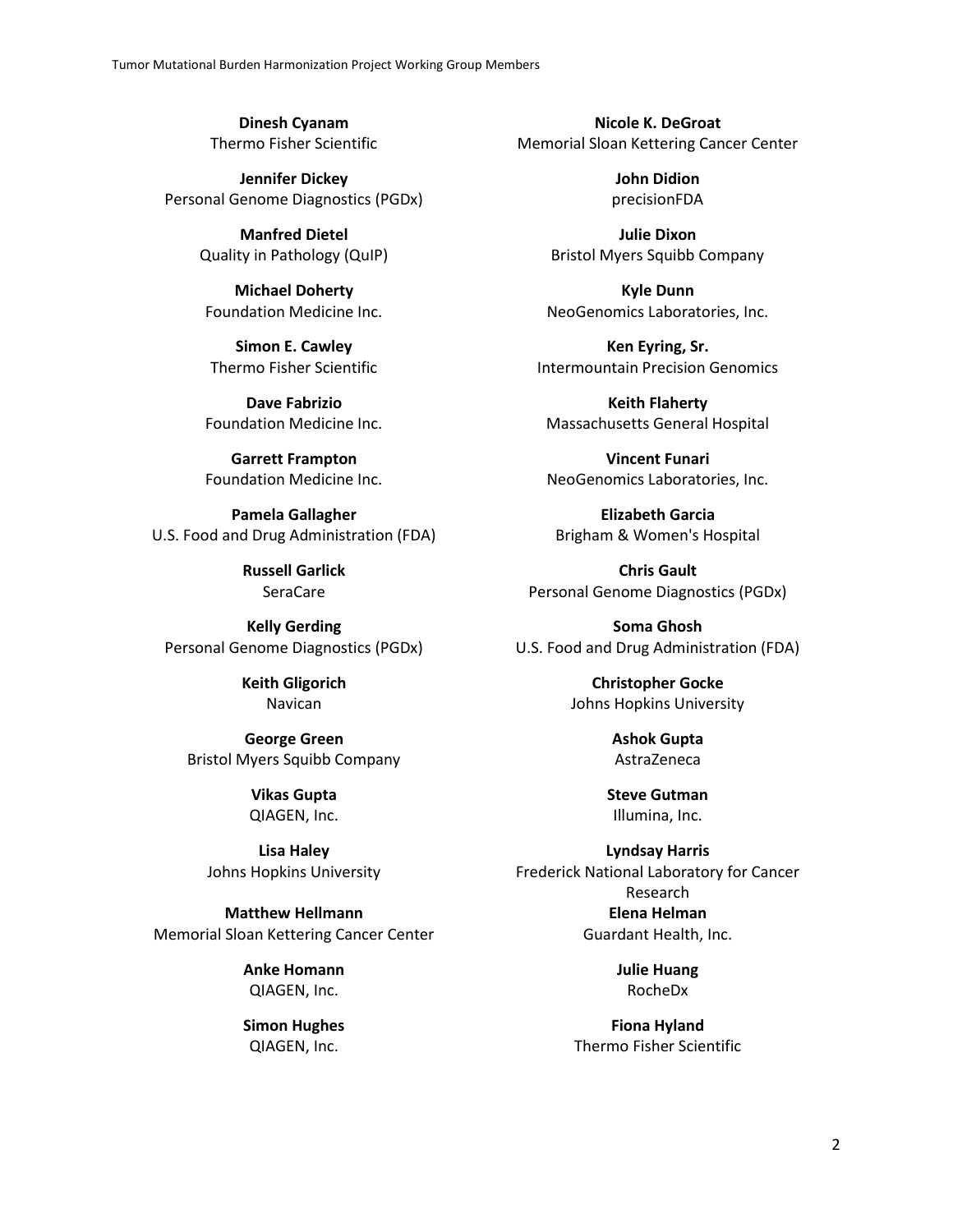**John Iafrate** Massachusetts General Hospital

**Vladimir Jankovic** Regeneron Pharmaceuticals

**Janice K. Au-Young** Thermo Fisher Scientific

**Laurel Keefer** Personal Genome Diagnostics (PGDx)

**Brett Kennedy** Intermountain Precision Genomics

> **W. Michael Korn** Caris Life Sciences

**Alexander Lazar** MD Anderson Cancer Center

**Meijuan Li** U.S. Food and Drug Administration (FDA)

> **Yali Li** Thrive

**Volker Liebenberg** QIAGEN, Inc.

> **Jing Lu** Illumina, Inc.

**Dietrick Lueerssen** QIAGEN, Inc.

**Laura E. Macconaill** Brigham & Women's Hospital

**Lisa McShane** National Cancer Institute (NCI)

**Vince Miller** Foundation Medicine Inc.

> **Maria Morfouace** EORTC

**Aparna Pallavajjalla** Johns Hopkins University

**Will Jacob** Frederick National Laboratory for Cancer Research **Adrienne Johnson** Foundation Medicine Inc.

**Chris Karlovich** Frederick National Laboratory for Cancer Research **Lauryn Keeler** NeoGenomics Laboratories, Inc.

> **EK Kim** AstraZeneca

**Lawreen L. Asuncion** Thermo Fisher Scientific

**Steven Lemery** U.S. Food and Drug Administration (FDA)

> **Yali Li** Foundation Medicine Inc.

> > **You Li** Thrive

**Neal Lindeman** Brigham & Women's Hospital

> **Yen-Jung Lu** ACT Genomics

**Jörg Maas** Quality in Pathology (QuIP)

> **Hisani Madison** AstraZeneca

**Kristen Meier** Illumina, Inc.

**Marghoob Mohiyuddin** RocheDx

**Donna Nichol** Personal Genome Diagnostics (PGDx)

> **Arnaud Papin** QIAGEN, Inc.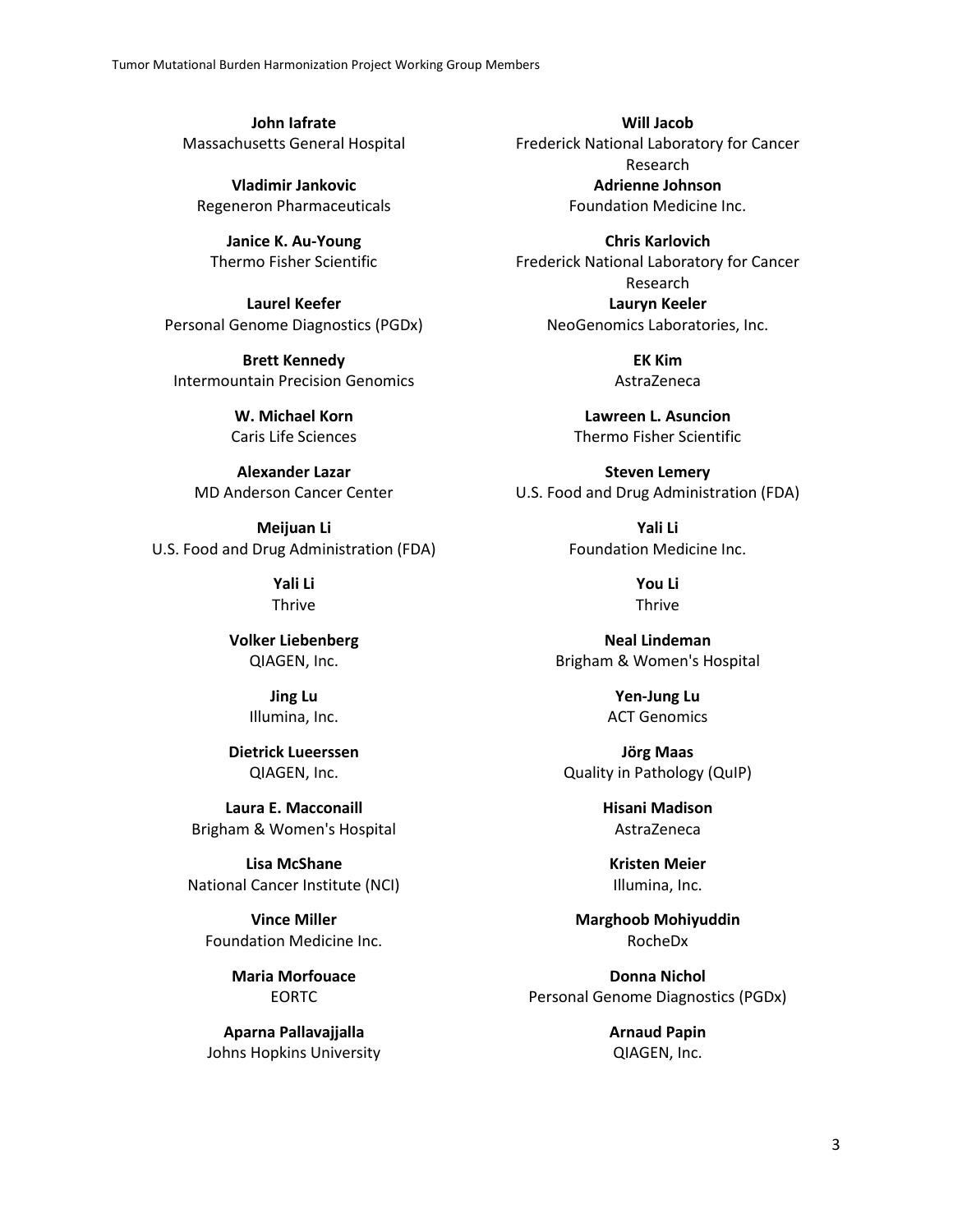**Amrita Pati** RocheDx

**Sarah Paul** Genentech

**Rick Pazdur** U.S. Food and Drug Administration (FDA)

> **Eric Peters** Genentech

**Jim Pratt** Bristol Myers Squibb Company

> **Ping Qiu** Merck & Co., Inc.

**Lakshman Ramamurthy** Foundation Medicine Inc.

**Naiyer Rizvi** Columbia University

**Paul Roepman** Hartwig Medical Foundation

**Seth Sadis** Thermo Fisher Scientific

> **Raed Samara** QIAGEN, Inc.

**Mark Sausen** Personal Genome Diagnostics (PGDx)

> **Erica Schleifman** Genentech

**David Shames** Genentech

**Alex Snyder** Merck & Co., Inc.

**Phillip Stafford** Caris Life Sciences

**Albrecht Stenzinger** University of Heidelberg

**Rajesh Patidar** Frederick National Laboratory for Cancer Research **Traci Pawlowski** Illumina, Inc.

> **Gary Pestano** Biodesix

**Reena Philip** U.S. Food and Drug Administration (FDA)

**Peibing Qin** Personal Genome Diagnostics (PGDx)

> **Katie Quinn** Guardant Health, Inc.

> > **Josina Reddy** Genentech

> > **Paul Robbins** Pfizer, Inc.

**Eric H. Rubin** Merck & Co., Inc.

**Roberto Salgado** EORTC

**Joshua Sampson** National Cancer Institute (NCI)

> **Leif Schauser** QIAGEN, Inc.

**Frank Seebach** Regeneron Pharmaceuticals

> **Scott Shell** Guardant Health, Inc.

**Ethan Sokol** Foundation Medicine Inc.

**Timothy Stenzel** U.S. Food and Drug Administration (FDA)

> **Chen Sting** Caris Life Sciences